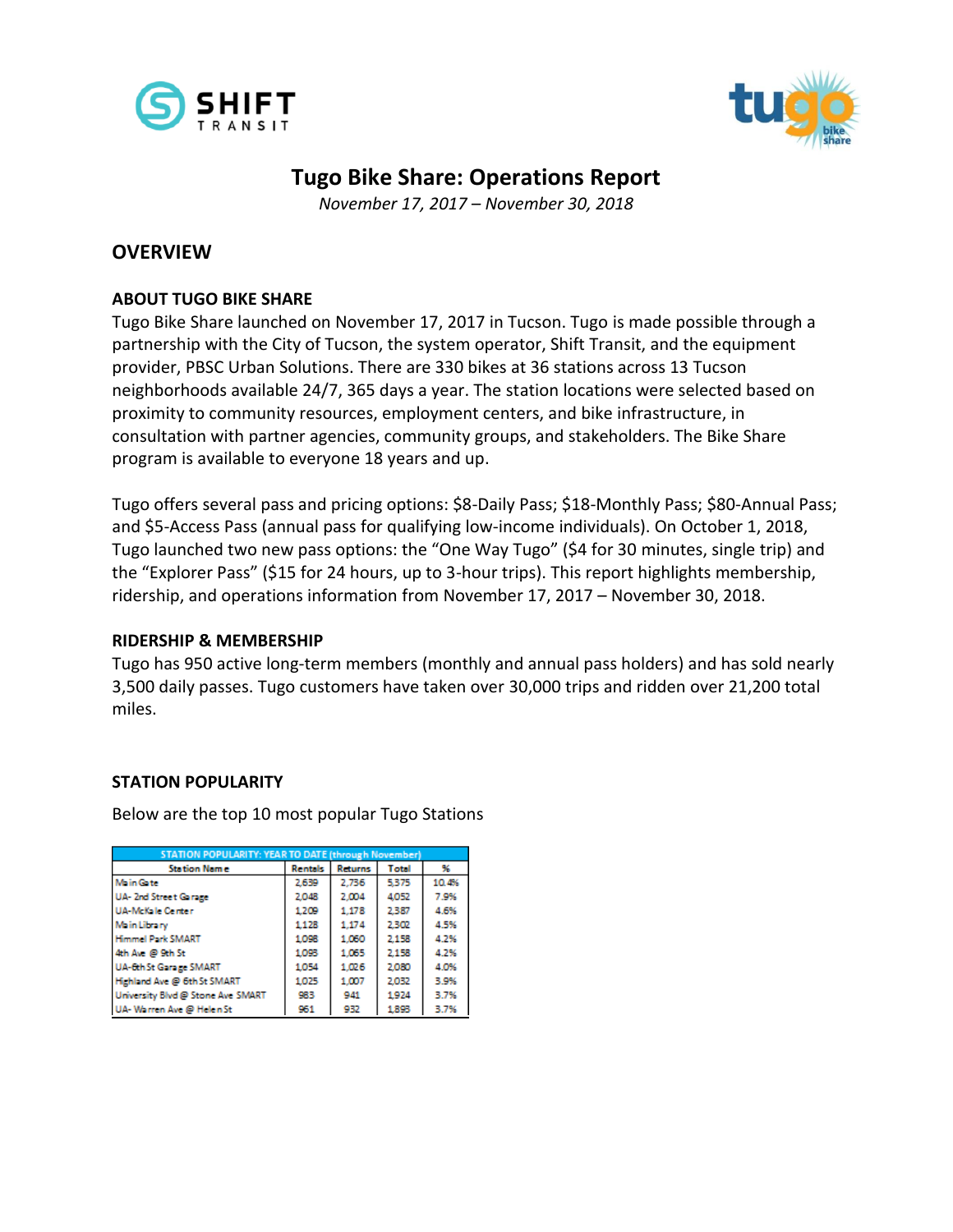

### **Ridership & Membership Details:**



| <b>Tugo Monthly Ridership &amp; Membership Statistics</b> |        |                  |              |                    |                |        |  |  |
|-----------------------------------------------------------|--------|------------------|--------------|--------------------|----------------|--------|--|--|
|                                                           |        | <b>RIDERSHIP</b> |              | <b>MEMBERSHIPS</b> |                |        |  |  |
| Month                                                     | Casual | Member           | <b>Total</b> | Casual             | <b>Monthly</b> | Annual |  |  |
| November                                                  | 673    | 618              | 1,291        | 305                | 24             | 83     |  |  |
| December                                                  | 1,273  | 1,713            | 2,986        | 433                | 39             | 55     |  |  |
| January                                                   | 731    | 1,986            | 2,717        | 373                | 69             | 36     |  |  |
| February                                                  | 623    | 1,962            | 2,585        | 267                | 50             | 23     |  |  |
| March                                                     | 690    | 2,361            | 3,051        | 394                | 59             | 18     |  |  |
| April                                                     | 445    | 2,181            | 2,626        | 278                | 46             | 7      |  |  |
| May                                                       | 381    | 1,839            | 2,220        | 237                | 54             | 13     |  |  |
| June                                                      | 215    | 1,450            | 1,665        | 133                | 38             | 8      |  |  |
| July                                                      | 328    | 1,537            | 1,865        | 159                | 38             | 7      |  |  |
| August                                                    | 250    | 1,817            | 2,067        | 186                | 55             | 13     |  |  |
| September                                                 | 290    | 2,050            | 2,340        | 170                | 56             | 9      |  |  |
| October                                                   | 288    | 2,196            | 2,484        | 258                | 49             | 10     |  |  |
| November                                                  | 348    | 1,809            | 2,157        | 291                | 45             | 55     |  |  |
| Total                                                     | 6,535  | 23,519           | 30,054       | 3,484              | 622            | 337    |  |  |

- **Insert table of Daily Ridership & Membership Statistics**
- 30,054 total trips
- 3,484 Daily Passes sold
- 622 Monthly Passes sold
- 337 Annual Passes sold

#### **Annual Membership Breakdown**

|           |                         |         | <b>Tugo Annual Membership Breakdown</b> |               |                     |              |
|-----------|-------------------------|---------|-----------------------------------------|---------------|---------------------|--------------|
| Date      | Annual                  | Founder | Installments                            | Senior        | <b>Tugo for All</b> | <b>TOTAL</b> |
| November  | 30                      | 42      | $\mathbf 0$                             | $\mathcal{P}$ | 9                   | 83           |
| December  | 26                      | 10      | n                                       |               | 12                  | 55           |
| January   | 18                      | ⇁       | з                                       |               | $\mathbf{z}$        | 36           |
| February  | 15                      |         |                                         |               |                     | 23           |
| March     | 12                      |         | $\Omega$                                |               |                     | 18           |
| April     | 6                       |         |                                         |               |                     |              |
| May       | -                       |         |                                         |               |                     | 13           |
| June      | $\overline{\mathbf{a}}$ |         | $\Omega$                                |               |                     |              |
| July      |                         |         | $\Omega$                                |               |                     |              |
| August    | 9                       |         | ຳ                                       |               |                     | 13           |
| September |                         |         | $\Omega$                                |               |                     | 9            |
| October   | 9                       |         | $\Omega$                                |               |                     | 10           |
| November  | 43                      |         | 0                                       |               | a                   | 55           |
| Total     | 188                     | 66      | 10                                      | 13            | 60                  | 337          |

- 68% renewal rate on annual memberships!
- Very high Access Pass utilization accounting for 18% of total Annual memberships sold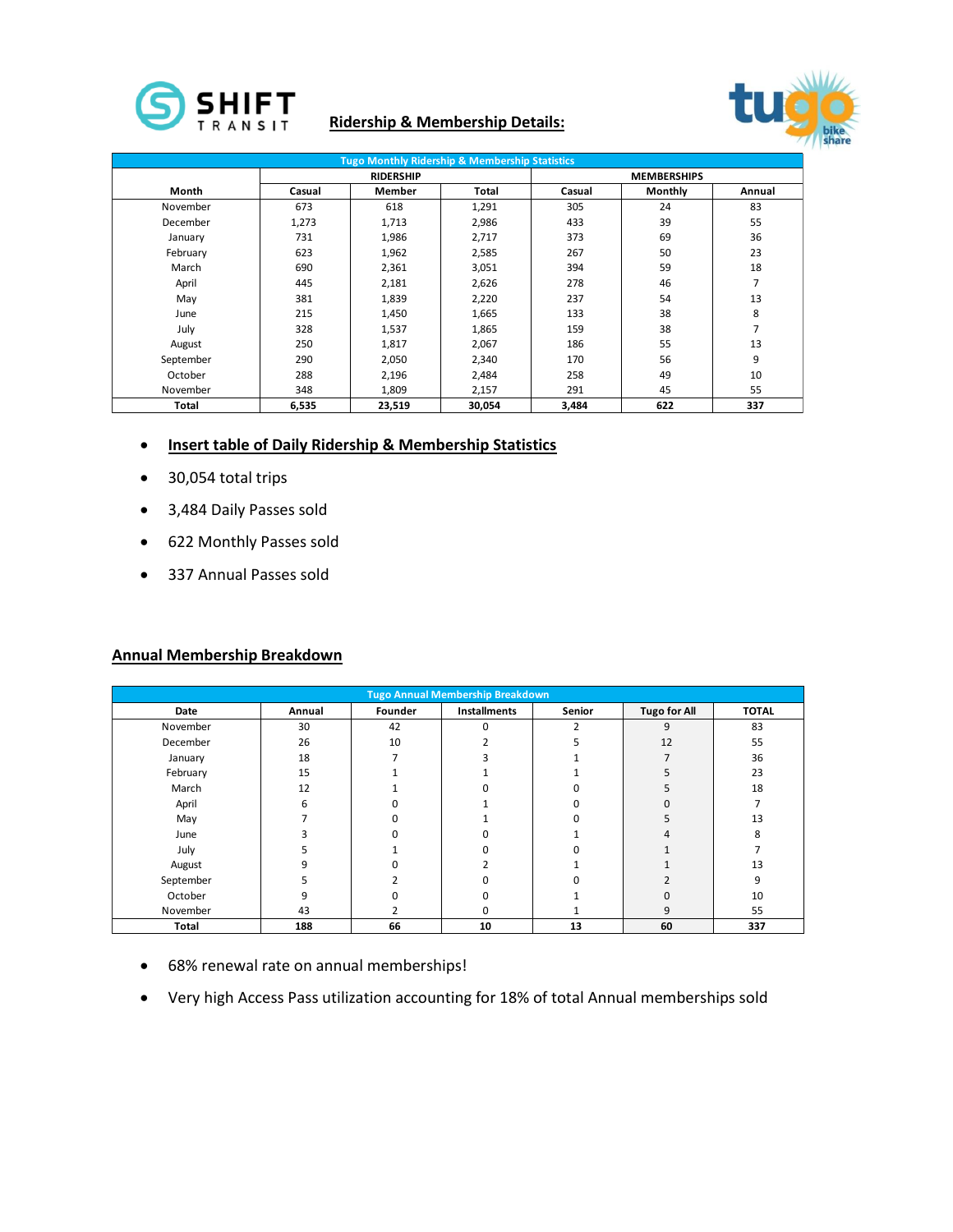



### **Casual Membership Breakdown:**

| <b>Tugo Casual Pass Breakdown</b> |                    |              |                 |                     |  |  |  |  |
|-----------------------------------|--------------------|--------------|-----------------|---------------------|--|--|--|--|
| <b>Date</b>                       | <b>Single Trip</b> | <b>Daily</b> | <b>Explorer</b> | <b>Total Casual</b> |  |  |  |  |
| November                          | 0                  | 305          | $\Omega$        | 305                 |  |  |  |  |
| December                          | 0                  | 433          | 0               | 433                 |  |  |  |  |
| January                           | 0                  | 373          | $\Omega$        | 373                 |  |  |  |  |
| February                          | 0                  | 267          | 0               | 267                 |  |  |  |  |
| March                             | 0                  | 394          | $\Omega$        | 394                 |  |  |  |  |
| April                             | 0                  | 278          | 0               | 278                 |  |  |  |  |
| May                               | 0                  | 237          | $\Omega$        | 237                 |  |  |  |  |
| June                              | 0                  | 133          | $\Omega$        | 133                 |  |  |  |  |
| July                              | 0                  | 159          | $\Omega$        | 159                 |  |  |  |  |
| August                            | 0                  | 186          | 0               | 186                 |  |  |  |  |
| September                         | 0                  | 170          | $\Omega$        | 170                 |  |  |  |  |
| October                           | 92                 | 154          | 12              | 258                 |  |  |  |  |
| November                          | 85                 | 136          | 70              | 291                 |  |  |  |  |

32% Single Trip, 53% Daily, 15% Explorer since introduction

### **Ridership Breakdown:**

|           | <b>Tugo Ridership</b> |        |        |             |       |        |        |  |  |
|-----------|-----------------------|--------|--------|-------------|-------|--------|--------|--|--|
| Date      | Casual                | Member | Total  | Trips / Day | T/B/D | Casual | Member |  |  |
| November  | 673                   | 618    | 1,291  | 86          | 0.26  | 52.1%  | 47.9%  |  |  |
| December  | 1,273                 | 1,713  | 2,986  | 96          | 0.29  | 42.6%  | 57.4%  |  |  |
| January   | 731                   | 1,986  | 2,717  | 88          | 0.27  | 26.9%  | 73.1%  |  |  |
| February  | 623                   | 1,962  | 2,585  | 92          | 0.28  | 24.1%  | 75.9%  |  |  |
| March     | 690                   | 2,361  | 3.051  | 98          | 0.30  | 22.6%  | 77.4%  |  |  |
| April     | 445                   | 2.181  | 2,626  | 88          | 0.27  | 16.9%  | 83.1%  |  |  |
| May       | 381                   | 1,839  | 2,220  | 72          | 0.22  | 17.2%  | 82.8%  |  |  |
| June      | 215                   | 1,450  | 1,665  | 56          | 0.17  | 12.9%  | 87.1%  |  |  |
| July      | 328                   | 1,537  | 1,865  | 60          | 0.18  | 17.6%  | 82.4%  |  |  |
| August    | 250                   | 1,817  | 2,067  | 67          | 0.20  | 12.1%  | 87.9%  |  |  |
| September | 290                   | 2,050  | 2,340  | 78          | 0.24  | 12.4%  | 87.6%  |  |  |
| October   | 288                   | 2,196  | 2,484  | 80          | 0.24  | 11.6%  | 88.4%  |  |  |
| November  | 348                   | 1,809  | 2,157  | 72          | 0.22  | 16.1%  | 83.9%  |  |  |
| Total     | 6,535                 | 23.519 | 30.054 | 94          | 0.29  | 21.7%  | 78.3%  |  |  |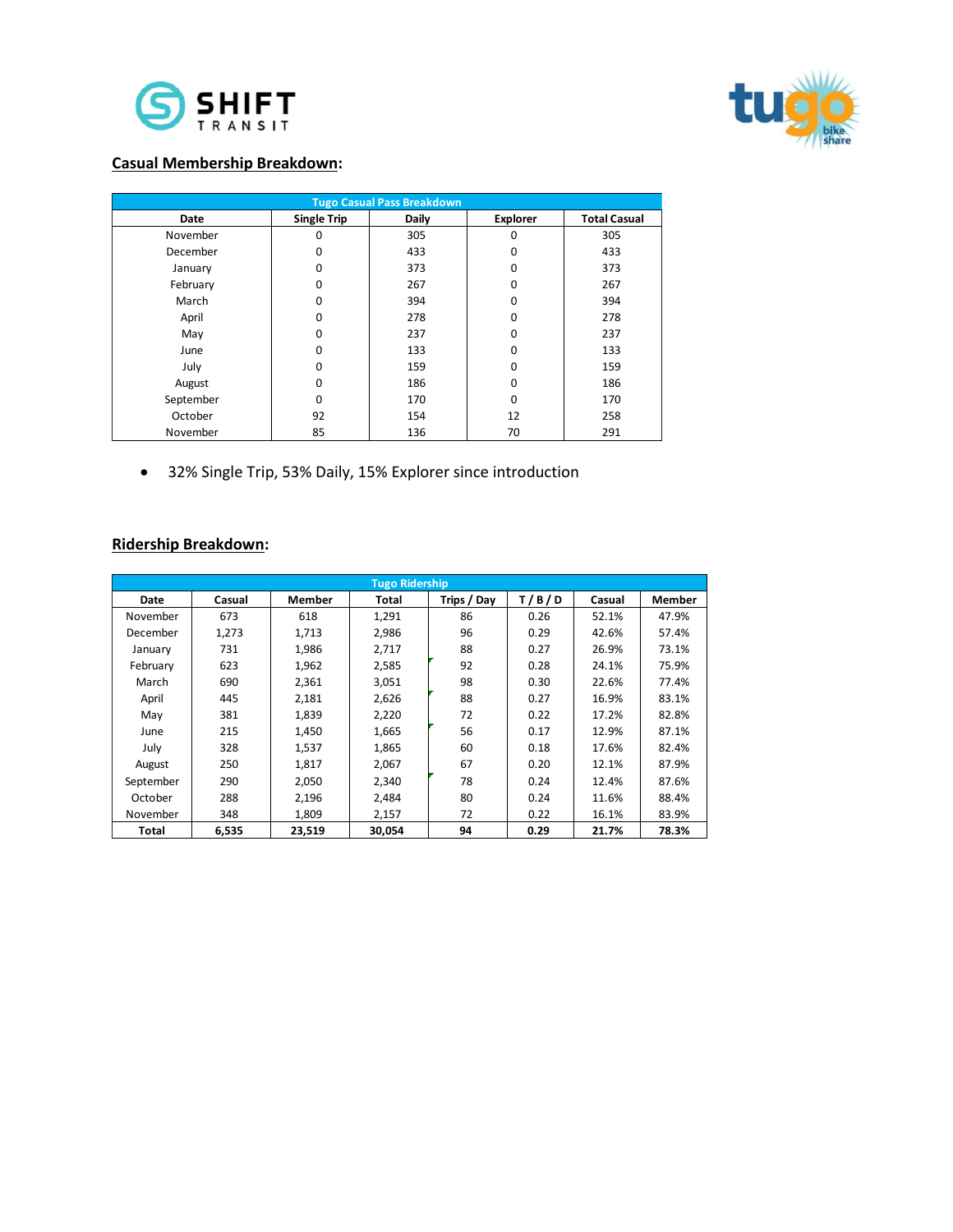



#### **Trip Length and Duration:**

| <b>Total Miles and Average Trip Duration</b> |              |                    |         |                     |  |  |  |
|----------------------------------------------|--------------|--------------------|---------|---------------------|--|--|--|
| Period                                       | <b>Miles</b> | <b>Member</b>      | Casual  | Total               |  |  |  |
| November                                     | 794          | 20 <sub>m</sub> 6s | 28m 18s | 24m 30s             |  |  |  |
| December                                     | 2,020        | 16m 11s            | 29m 18s | 21m 43s             |  |  |  |
| January                                      | 1,980        | 13m 47s            | 29m 47s | 18 <sub>m</sub> 13s |  |  |  |
| February                                     | 1,786        | 14m 40s            | 29m 41s | 18 <sub>m</sub> 37s |  |  |  |
| March                                        | 2,322        | 18m 40s            | 33m 34s | 22m 3s              |  |  |  |
| April                                        | 1,980        | 16m 59s            | 36m 23s | 20m 21s             |  |  |  |
| May                                          | 1,665        | 15m 47s            | 34m 34s | 19m 1s              |  |  |  |
| June                                         | 1,152        | 13m 12s            | 24m 54s | 14m 38s             |  |  |  |
| July                                         | 1,155        | 17 <sub>m</sub> 8s | 113m 9s | 34m 16s             |  |  |  |
| August                                       | 1,412        | 12m 25s            | 35m 38s | 15 <sub>m</sub> 16s |  |  |  |
| September                                    | 1,661        | 17m 20s            | 25m 50s | 18m 21s             |  |  |  |
| October                                      | 1,841        | 15m 2s             | 54m 35s | 19 <sub>m</sub> 46s |  |  |  |
| November                                     | 1,509        | 16m 59s            | 40m 44s | 20m 45s             |  |  |  |
| Total                                        | 21,276       | 15m 54s            | 37m 12s | 20m 24s             |  |  |  |

#### **Carbon Dioxide Saved and Calories Burned:**

| CO <sub>2</sub> Saved and Calories Burned |                       |         |         |              |  |  |  |
|-------------------------------------------|-----------------------|---------|---------|--------------|--|--|--|
| Period                                    | CO <sub>2</sub> Saved | Member  | Casual  | <b>Total</b> |  |  |  |
| November                                  | 533                   | 18,331  | 15,864  | 34,195       |  |  |  |
| December                                  | 1,356                 | 55,112  | 31,882  | 86,994       |  |  |  |
| January                                   | 1,327                 | 64,019  | 21,163  | 85,181       |  |  |  |
| February                                  | 1,197                 | 58,063  | 18,749  | 76,812       |  |  |  |
| March                                     | 1,555                 | 82,024  | 17,790  | 99,814       |  |  |  |
| April                                     | 1,327                 | 73,903  | 11,286  | 85,189       |  |  |  |
| May                                       | 1,115                 | 61,830  | 9,732   | 71,562       |  |  |  |
| June                                      | 772                   | 44.915  | 4,606   | 49.521       |  |  |  |
| July                                      | 756                   | 42,133  | 6,364   | 48,497       |  |  |  |
| August                                    | 946                   | 55.014  | 5,713   | 60,727       |  |  |  |
| September                                 | 1,113                 | 64.843  | 6,600   | 71,442       |  |  |  |
| October                                   | 1,233                 | 72,199  | 6,947   | 79,146       |  |  |  |
| November                                  | 1,011                 | 57,667  | 7,201   | 64,868       |  |  |  |
| Total                                     | 14.241                | 750,054 | 163,896 | 913,949      |  |  |  |

- Over 14,200 pounds of CO2 emissions saved from individuals electing to use Tugo
- Users have burned over 913,000 calories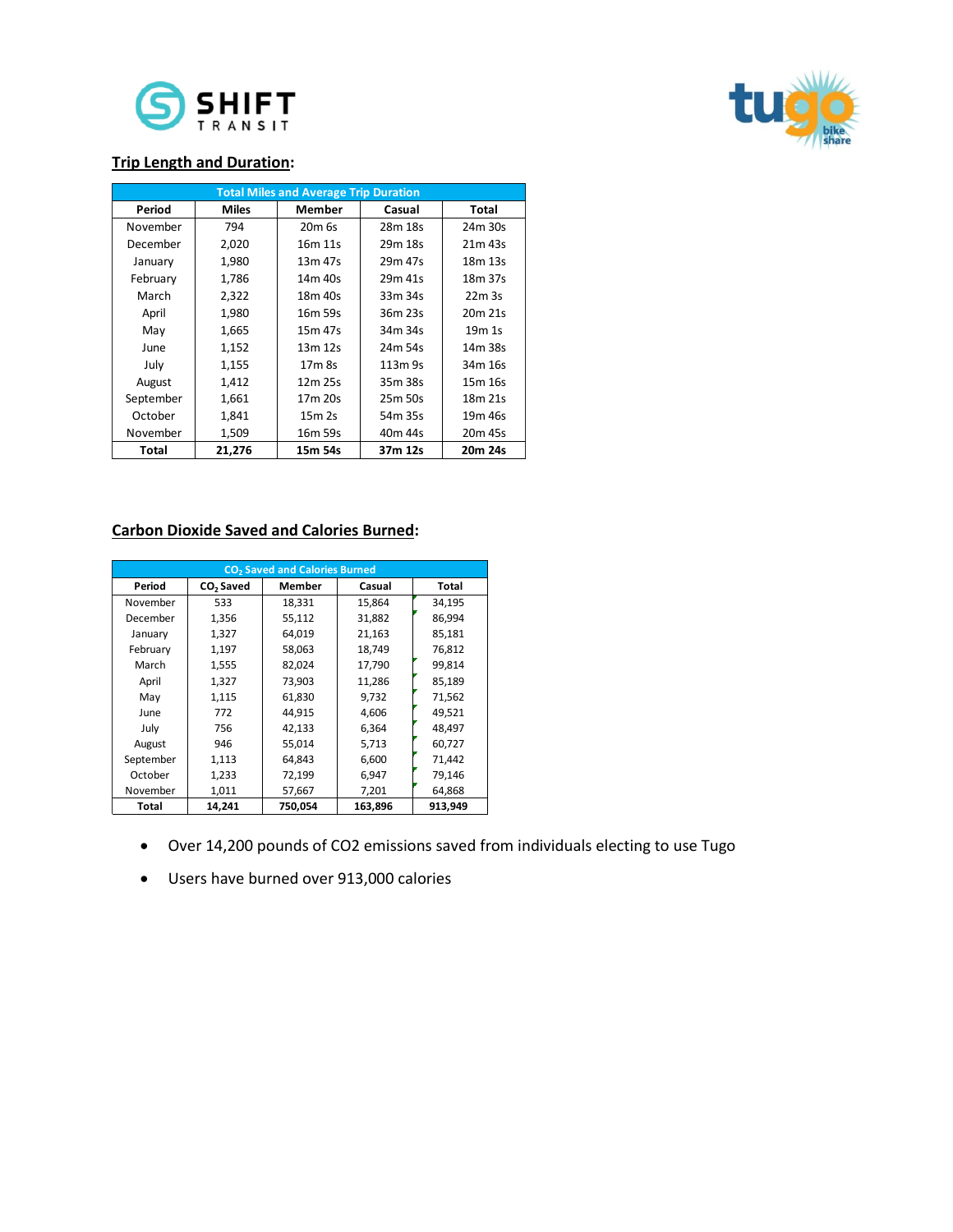



#### **Bicycle Maintenance Operations:**

| <b>Month</b> | <b>Repairs</b> | <b>Vandalized</b> | In Op Bikes | <b>Missing</b> |           | <b>Bike / Dock Rebalanced</b> |
|--------------|----------------|-------------------|-------------|----------------|-----------|-------------------------------|
| November     | 13             | 9                 | ŋ           | 0              | 45% - 55% | 802                           |
| December     | 35             | $\Omega$          | 20          | 0              | 45% - 55% | 1,615                         |
| January      | 98             | 1                 | 13          | 0              | 45% - 55% | 1,108                         |
| Febuary      | 35             | 4                 |             | 0              | 45% - 55% | 1,359                         |
| March        | 25             | $\overline{2}$    | 5           | 0              | 45% - 55% | 886                           |
| April        | 12             | $\Omega$          |             | 0              | 45% - 60% | 465                           |
| May          | 34             | 3                 | 10          | 0              | 45% - 60% | 227                           |
| June         | 59             | 3                 | 30          | 0              | 45% - 55% | 344                           |
| July         | 49             | 1                 | 35          | 1              | 45% - 55% | 444                           |
| August       | 81             | 3                 | 55          | 0              | 40% - 55% | 596                           |
| September    | 90             | 1                 | 50          | 0              | 40% - 55% | 591                           |
| October      | 107            | 13                | 43          | 0              | 45% - 55% | 733                           |
| November     | 118            | 6                 | 35          | 0              | 45% - 55% | 1,323                         |

#### **Re-Balancing Operations:**

- 10,493 bikes rebalanced since launch
- 34.9% of total trips are rebalanced
- 0.08% of the time stations have been either Full or Empty in 2018
	- o i.e. Bikes and docks are available for customers at stations 99.92% of the time!
- Only 46 total instances of a station being Full or Empty for > 1 hour in all of 2018

#### **Call Center Statistics:**

| <b>CALL CENTER STATISTICS</b> |                |         |          |  |  |  |  |
|-------------------------------|----------------|---------|----------|--|--|--|--|
| Date                          | Calls / Emails | Average | Per Ride |  |  |  |  |
| November                      | 84             | 5.6     | 6.5%     |  |  |  |  |
| December                      | 168            | 5.4     | 5.6%     |  |  |  |  |
| January                       | 119            | 3.8     | 4.4%     |  |  |  |  |
| February                      | 87             | 3.1     | 3.4%     |  |  |  |  |
| March                         | 101            | 3.3     | 3.3%     |  |  |  |  |
| April                         | 77             | 2.6     | 2.9%     |  |  |  |  |
| May                           | 79             | 2.5     | 3.6%     |  |  |  |  |
| June                          | 45             | 1.5     | 2.7%     |  |  |  |  |
| July                          | 300            | 9.7     | 16.1%    |  |  |  |  |
| August                        | 57             | 1.8     | 2.8%     |  |  |  |  |
| September                     | 74             | 2.5     | 3.2%     |  |  |  |  |
| October                       | 60             | 2.0     | 2.4%     |  |  |  |  |
| November                      | 82             | 2.7     | 3.8%     |  |  |  |  |
| Total                         | 1,333          | 3.5     | 4.4%     |  |  |  |  |